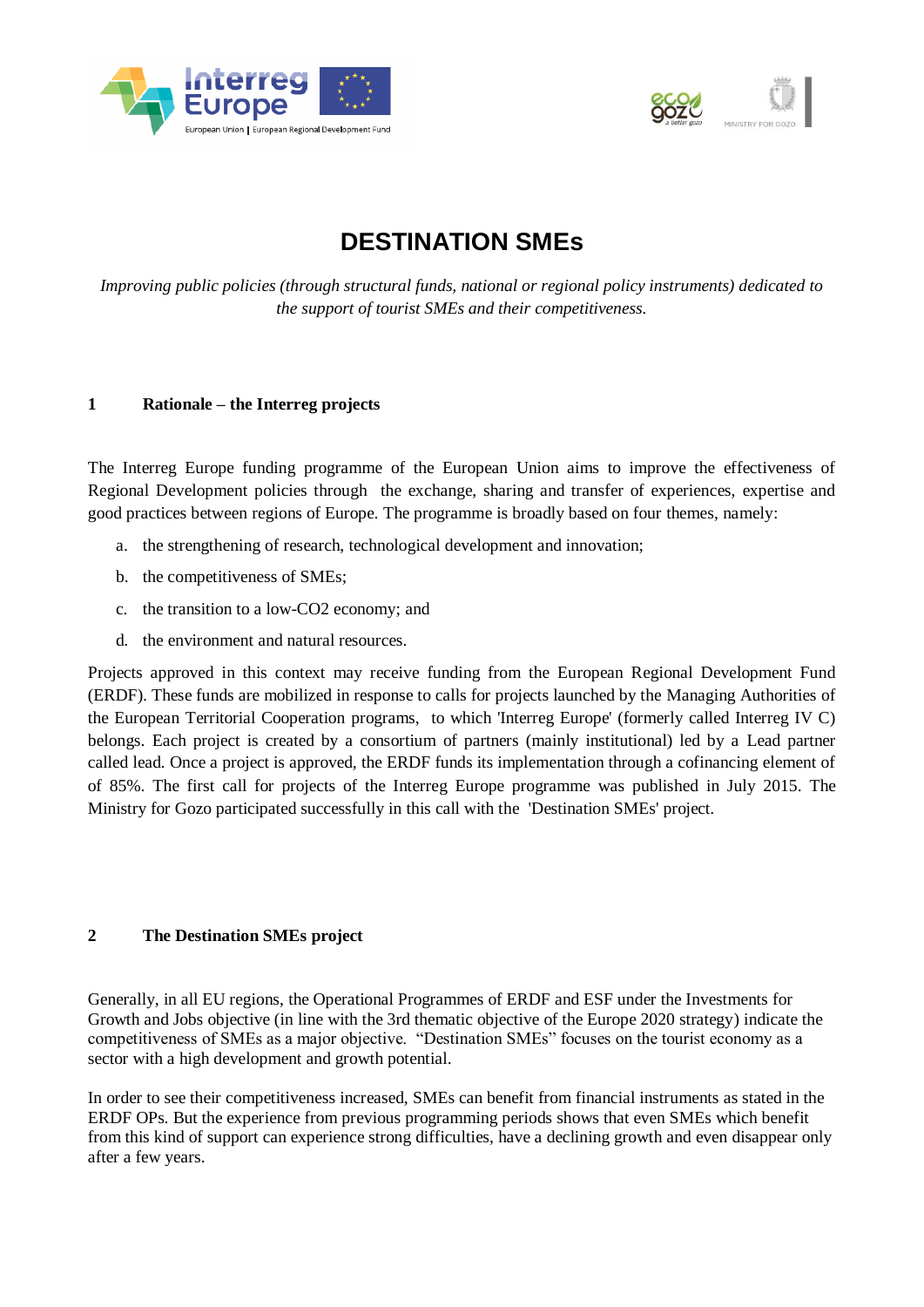



One can then consider that the role of a Managing Authority, in addition to the management of the programmes and the EU funds, can be to increase the effectiveness and efficiency of the structural funds by creating favourable conditions for the SMEs to succeed. This is for instance what the Interreg Europe cooperation programme states on page 17: "Sustainable regional growth requires a healthy climate for business and enterprise".

Establishing such a climate is one of the ways to enhance the competitiveness of SMEs. In the tourism sector, it is very difficult to create or develop SMEs out of the blue or in isolation. Tourist SMEs are part of a destination, an area with activities, accommodation, transportation systems etc. Destinations that are well managed are more likely to generate `wise growth' in their visitor economy, and are more likely to maximise the benefits of that growth in the long term, and create additional income and jobs. When a territory is not organised as a tourist destination, it is very risky to develop any business in it. Creating favourable conditions for tourist SMEs means to encourage the territories to organize themselves as a tourist destination, aiming at:

- a. Strengthening the identity of the territory
- b. Establishing a territorial tourist development strategy
- c. Ensuring a cohesion between the various tourist offers in the area
- d. Allowing cooperation among stake holders & an effective governance system

Destination management can include, among others, land use planning, business permits and zoning controls, environmental and other regulations, business association initiatives, and a set of other arrangements to shape the development and daily functioning of tourism-related activities.

There are various models of Destination Management governance systems, in particular the "corporate model" and the "community model". As explained by French academics in *"Management du tourisme et des Loisirs"* (2014), in the corporate model, the private sector (sometimes one bigger company) has a major role in the governance of a territory. In the community model, the governance is shared between public authorities and private bodies, in particular the SMEs of the area. The problem is that there is certainly no "one size fits all" approach to destination management, and each territory must build its own approach.

So, partners in this proejct need to address two main questions:

Which Destination Management system(s) does my region need?

How can I improve my policies to encourage my territories to implement these systems, so that SMEs can benefit from the most favourable context for growth?

Answers to those two questions are expected to be found thanks to exchange of experiences and knowledge transfer between regions at the policy level (the *raison d'etre* of the Interreg Europe programme), which, with its focus on SME competitiveness, is the most relevant framework to deal with these issues. Destination SMEs aims at improving policies to support SMEs in all stages of their life cycle to develop and achieve growth, which is a Specific Objective of the Interreg Europe programme.